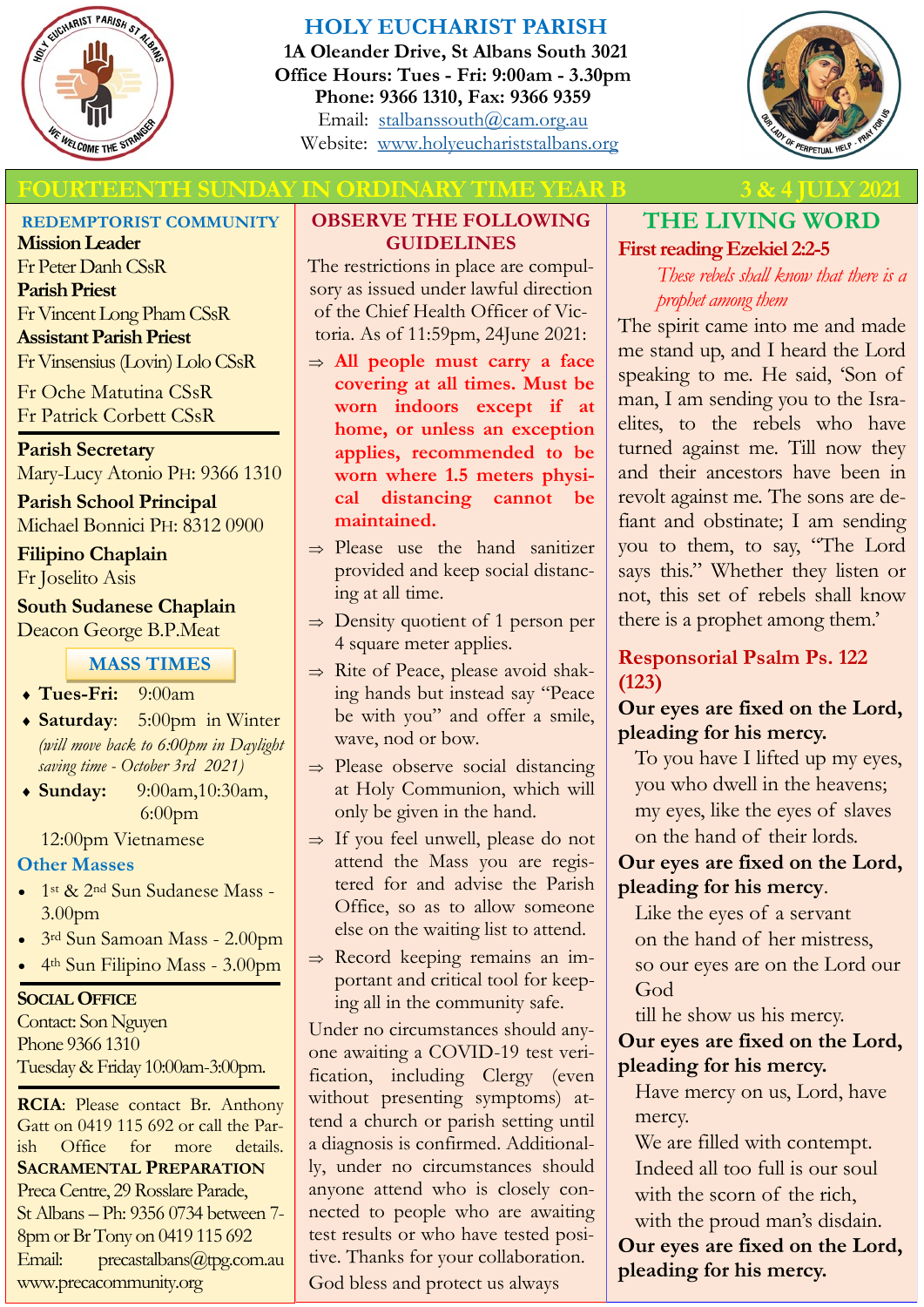#### **Second reading 2 Corinthians 12:7-10**

*The Lord's power is at its best in weakness*

In view of the extraordinary nature of these revelations, to stop me from getting too proud I was given a thorn in the flesh, an angel of Satan to beat me and stop me from getting too proud! About this thing, I have pleaded with the Lord three times for it to leave me, but he has said, 'My grace is enough for you: my power is at its best in weakness.' So I shall be very happy to make my weaknesses my special boast so that the power of Christ may stay over me, and that is why I am quite content with my weaknesses, and with insults, hardships, persecutions, and the agonies I go through for Christ's sake. For it is when I am weak that I am strong.

#### **Gospel Acclamation cf Luke 4:18**

Alleluia, alleluia! The Spirit of the Lord is upon me; he sent me to bring Good News to the poor. Alleluia!

#### **Gospel Mark 6:1-6**

*'A prophet is only despised in his own country'*

Jesus went to his home town and his disciples accompanied him. With the coming of the sabbath he began teaching in the synagogue and most of them were astonished when they heard him. They said, 'Where did the man get all this? What is this wisdom that has been granted him, and these miracles that are worked through him? This is the carpenter, surely, the son of Mary, the brother of James and Joset and Jude and Simon? His sisters, too, are they not here with us?' And they would not accept him. And Jesus said to them, 'A prophet is only despised in his own country, among his own relations and in his own house'; and he could work no miracle there, though he cured a few sick people by laying his hands on them. He was amazed at their lack of faith.

# **REFLECTION ON THE GOSPEL**

Most of us have known the experience of feeling powerless in the face of rejection, especially when it is rejection from those who are closest to us, from those who might normally be expected to understand and affirm us. Mark presents such rejection as the experience of Jesus. Earlier in the gospel (3:20- 21), we find that Jesus is misunderstood by his family who consider him to be out of his mind. Members of his family try to take responsibility for him, to take hold of him and to save him from himself.

When they come to take him away, he leaves them outside and continues to teach those gathered around him about a new sort of kinship, kinship that is based on doing God's will.

In today's gospel reading (6:1-6), we find that the neighbours and friends of Jesus' family have trouble coping with him. They admit that his teaching demonstrates considerable wisdom. They also acknowledge his extraordinary power as a healer. From their perspective, however, something does not add up. After all, he is basically just one of them, "the craftsman".

Jesus' hometown people do not simply puzzle over his extraordinary powers. They are actually "scandalised" by him. He experiences their response as rejection and tells them how he feels. In so doing, he identifies himself with the rejected prophets of old. The townspeople's lack of faith renders Jesus, the prophet in their midst, powerless: he is simply unable to perform any mighty deeds among them. There is a hint in the text, however, that some few do have faith: "he cured a few sick people." He cures these people "by laying his hands on them". We have seen, in the request of the man with leprosy (1:41) and the action of the crowds (3:10,) the people's well-founded faith in the healing power of touch, of bodily encounter. Touch is once more the agent of healing.

At times, we may be like Jesus, bringing the wisdom and power of God to our families or local communities, only to meet with rejection. Sometimes, we may be like the few who come in faith and experience a healing touch. At other times, we may replicate the behaviour of the opponents of Jesus and discount the achievements of those who excel or whose message challenges us or our lifestyle. To refuse to listen to a prophetic message because the messenger fails to meet our preconceived ideas about prophets may have something to do with a lack of faith. It may actually stymie the power of God. Finally, the emphasis on healing in this reading invites us to pause and consider what is happening in our world, presently beset by pandemic. It invites us to affirm the intrinsic value of all, human and other-than-human, so often denigrated and devalued by attitudes that dichotomise the material and the spiritual with dire consequences for the Earth community.

**By Veronica Lawson RSM**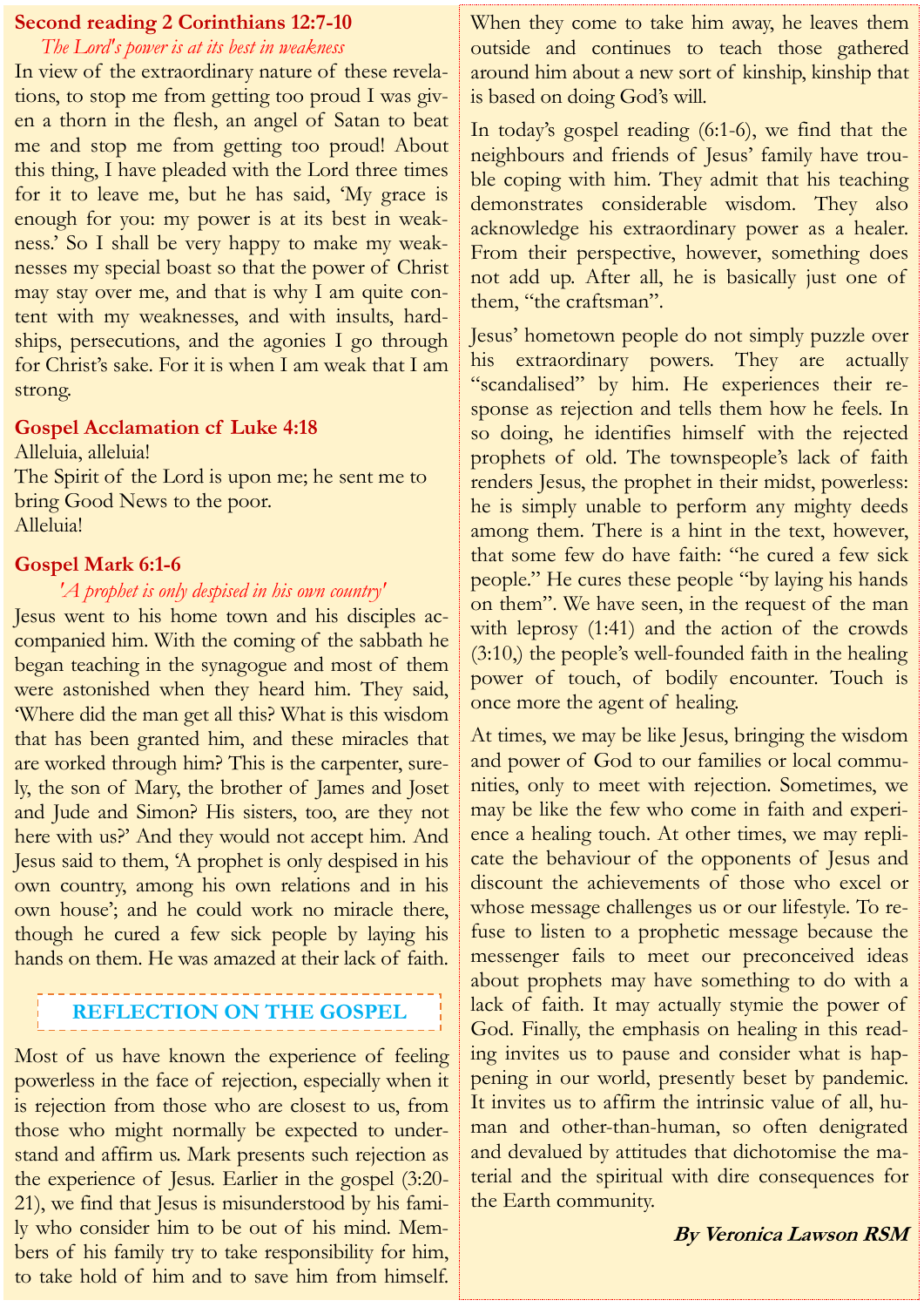# **WITNESSES DO NOT LOSE THEM-SELVES IN WORDS, BUT RATHER BEAR FRUIT**

During the Angelus on Tuesday, the Solemnity of Saints Peter and Paul, Pope Francis reflected on the Gospel of the day (Mt  $16: 13 - 19$ ) focusing his attention on the question that the Lord asks his disciples: "Who do you say that I am?" (Mt 16: 15).

# **Who do you say that I am?**

Inviting the faithful to give the Lord an answer that comes from the heart today, Pope Francis underlined the importance of the question that Jesus repeats to us:

"Who am I to you, who have accepted faith but are still afraid to set sail on my Word? Who am I to you, who have been a Christian for such a long time but, worn out by habit, have lost your first love? Who am I to you, who are going through a difficult time and need to rouse yourself in order to begin again?"

# **Who do people say that I am?**

Prior to this question, Pope Francis noted that Jesus asked the disciples another: "Who do people say that I am?"

This question was a test, noted the Pope, to find out opinions about Jesus and the fame He enjoyed, even though notoriety did not interest Jesus.

He highlighted that Jesus asked the question to "underline a difference" which is the fundamental difference of Christian life – the difference between those who stop at the first question and at opinions and talking about Jesus, and those who, instead, "talk to Jesus, bringing their life to Him, entering into a relationship with Him, making the decisive step."

This, the Pope said, "is what interests the Lord: to be at the centre of our thoughts, to become the reference point of our affections; to be, in short, the love of our lives."

# **The witness of Saints Peter and Paul**

Turning his attention to Saints Peter and Paul, Pope Francis noted that they took that step and became witnesses - imitators not admirers, protagonists of the Gospel and not spectators - "they believed not in words but in deeds."

In this regard, Peter did not speak about mission but he was a fisher of men. Paul, for his part, did not write learned books but letters about how he lived as he traveled and bore witness. Both men, the Pope explained, "spent their lives for the Lord and for their brothers."

The Holy Father then held up the example of Sts. Peter and Paul to provoke us from stalling at the first question, giving views, opinions and saying beautiful words but never putting them into practice. He lamented that "it is sad to see that many speak, comment and debate, but few bear witness."

"Witnesses do not lose themselves in words, but rather they bear fruit," the Pope said. "They do not complain about others and the world, but they start with themselves. They remind us that *God is not to be demonstrated, but shown*; not announced with proclamations but shown by example."

# **Witnesses are not always exemplary**

Pope Francis went on to point out that an objection may arise from looking at the lives of Sts Peter and Paul because "they were witnesses but they were not always exemplary" – Peter denied Jesus and Paul persecuted Christians.

However, "they also bore witness to their failures," the Pope noted, adding that St. Peter's story comes out "naked and raw" in the Gospels, with all its miseries, and St. Paul recounted his mistakes and weaknesses in his letters.

This is where witness begins, with the "truth about himself, with the fight against his own duplicity and falsehood," Pope Francis underlined, adding that "the Lord can do great things through us when we are not careful to defend our image, but are transparent with Him and with others."

In conclusion, the Holy Father pointed out that the Lord, through his witnesses Peter and Paul, urges us to "take off our masks, to renounce half measures and the excuses that make us lukewarm and mediocre." He prayed that Our Lady, Queen of the Apostles, may kindle in us the desire to bear witness to Jesus.

# **By Fr. Benedict Mayaki, SJ**

# **BAPTISM– JULY**

Congratulations to: **Damon Nguyen, Thiago Saher Al-Najjar, Aidan Ho & Charlotte Minh Anh Nguyen**  who were baptized in the name of the Father and of the Son and of the Holy Spirit. You are welcome to be a part of our community faith.